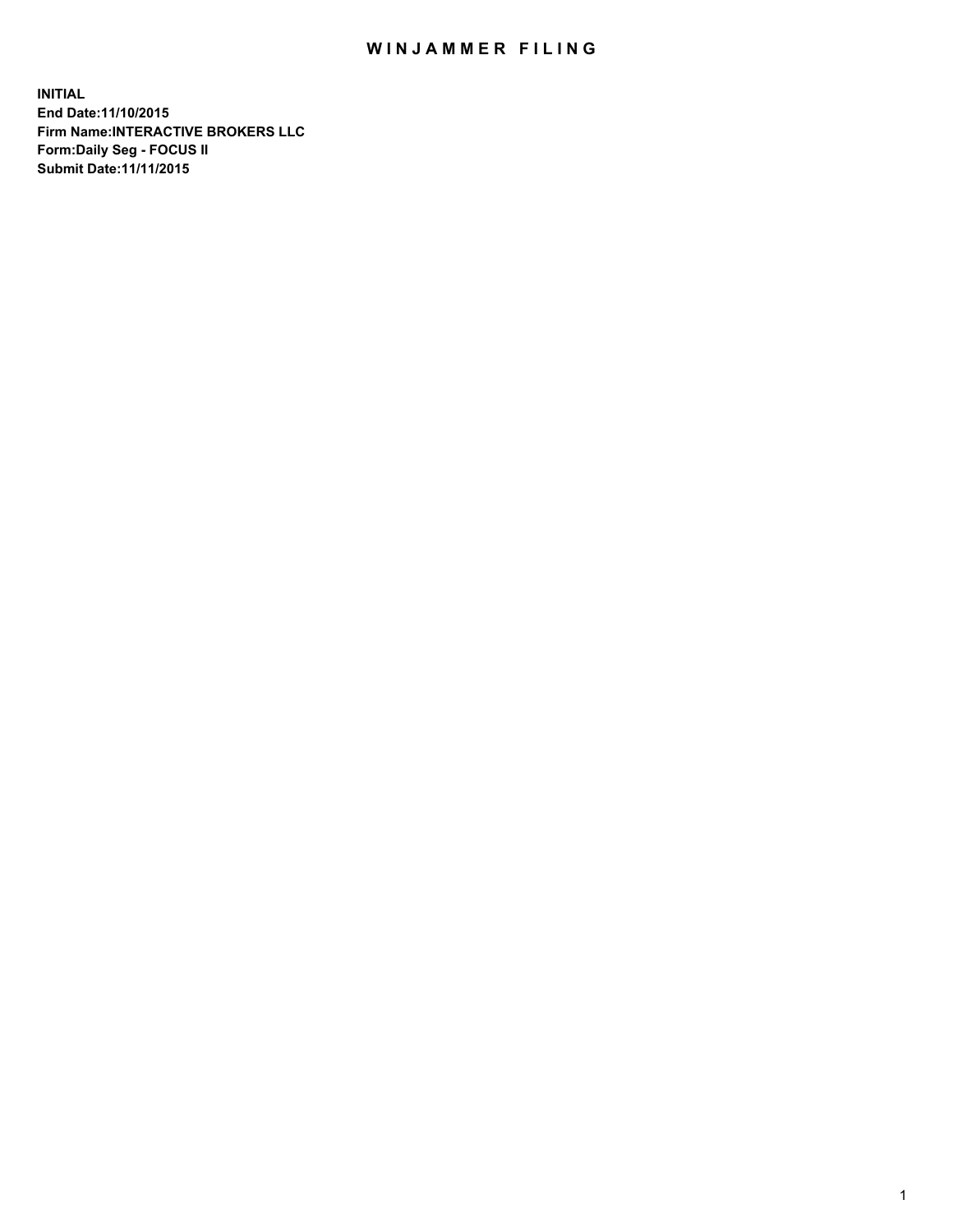## **INITIAL End Date:11/10/2015 Firm Name:INTERACTIVE BROKERS LLC Form:Daily Seg - FOCUS II Submit Date:11/11/2015 Daily Segregation - Cover Page**

| Name of Company<br><b>Contact Name</b><br><b>Contact Phone Number</b><br><b>Contact Email Address</b>                                                                                                                                                                                                                         | <b>INTERACTIVE BROKERS LLC</b><br><b>Alex Parker</b><br>203-618-7738<br>aparker@interactivebrokers.com |
|-------------------------------------------------------------------------------------------------------------------------------------------------------------------------------------------------------------------------------------------------------------------------------------------------------------------------------|--------------------------------------------------------------------------------------------------------|
| FCM's Customer Segregated Funds Residual Interest Target (choose one):<br>a. Minimum dollar amount: ; or<br>b. Minimum percentage of customer segregated funds required:% ; or<br>c. Dollar amount range between: and; or<br>d. Percentage range of customer segregated funds required between:% and%.                        | <u>0</u><br><u>155,000,000 245,000,000</u><br>00                                                       |
| FCM's Customer Secured Amount Funds Residual Interest Target (choose one):<br>a. Minimum dollar amount: ; or<br>b. Minimum percentage of customer secured funds required:% ; or<br>c. Dollar amount range between: and; or<br>d. Percentage range of customer secured funds required between: % and %.                        | $\overline{\mathbf{0}}$<br>80,000,000 120,000,000<br>00                                                |
| FCM's Cleared Swaps Customer Collateral Residual Interest Target (choose one):<br>a. Minimum dollar amount: ; or<br>b. Minimum percentage of cleared swaps customer collateral required:%; or<br>c. Dollar amount range between: and; or<br>d. Percentage range of cleared swaps customer collateral required between:% and%. | <u>0</u><br>0 <sub>0</sub><br><u>00</u>                                                                |

Attach supporting documents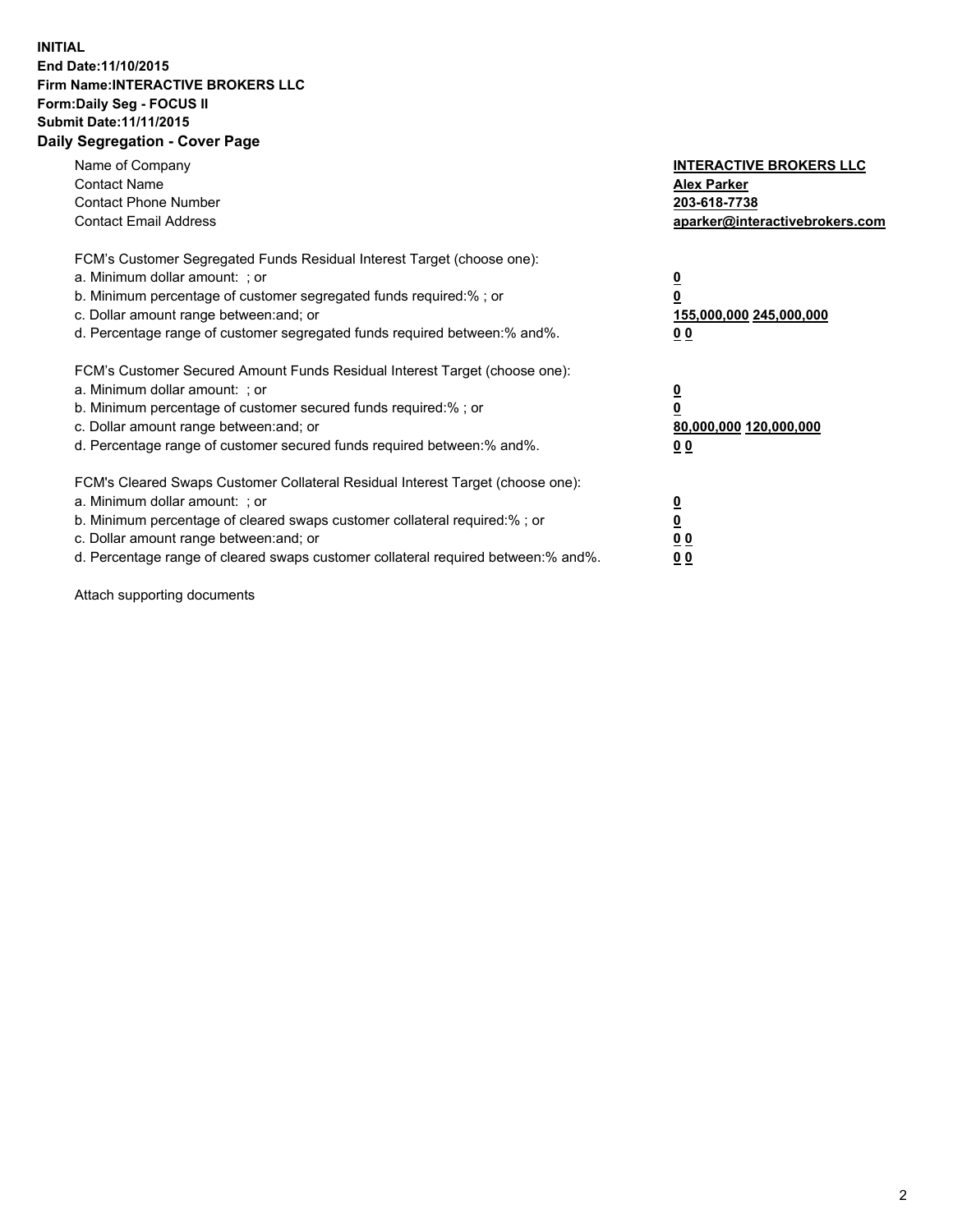## **INITIAL End Date:11/10/2015 Firm Name:INTERACTIVE BROKERS LLC Form:Daily Seg - FOCUS II Submit Date:11/11/2015 Daily Segregation - Secured Amounts**

|     | Daily Segregation - Secured Amounts                                                         |                                  |
|-----|---------------------------------------------------------------------------------------------|----------------------------------|
|     | Foreign Futures and Foreign Options Secured Amounts                                         |                                  |
|     | Amount required to be set aside pursuant to law, rule or regulation of a foreign            | $0$ [7305]                       |
|     | government or a rule of a self-regulatory organization authorized thereunder                |                                  |
| 1.  | Net ledger balance - Foreign Futures and Foreign Option Trading - All Customers             |                                  |
|     | A. Cash                                                                                     | 314,667,561 [7315]               |
|     | B. Securities (at market)                                                                   | 0 [7317]                         |
| 2.  | Net unrealized profit (loss) in open futures contracts traded on a foreign board of trade   | 2,641,576 [7325]                 |
| 3.  | Exchange traded options                                                                     |                                  |
|     | a. Market value of open option contracts purchased on a foreign board of trade              | 23,348 [7335]                    |
|     | b. Market value of open contracts granted (sold) on a foreign board of trade                | -53,675 [7337]                   |
| 4.  | Net equity (deficit) (add lines 1.2. and 3.)                                                | 317,278,810 [7345]               |
| 5.  | Account liquidating to a deficit and account with a debit balances - gross amount           | 284,222 [7351]                   |
|     | Less: amount offset by customer owned securities                                            | 0 [7352] 284,222 [7354]          |
| 6.  | Amount required to be set aside as the secured amount - Net Liquidating Equity              |                                  |
|     |                                                                                             | 317,563,032 [7355]               |
| 7.  | Method (add lines 4 and 5)                                                                  |                                  |
|     | Greater of amount required to be set aside pursuant to foreign jurisdiction (above) or line | 317,563,032 [7360]               |
|     | 6.                                                                                          |                                  |
|     | FUNDS DEPOSITED IN SEPARATE REGULATION 30.7 ACCOUNTS                                        |                                  |
| 1.  | Cash in banks                                                                               |                                  |
|     | A. Banks located in the United States                                                       | <b>149</b> [7500]                |
|     | B. Other banks qualified under Regulation 30.7                                              | 0 [7520] 149 [7530]              |
| 2.  | Securities                                                                                  |                                  |
|     | A. In safekeeping with banks located in the United States                                   | 380,993,370 [7540]               |
|     | B. In safekeeping with other banks qualified under Regulation 30.7                          | 0 [7560] 380,993,370 [7570]      |
| 3.  | Equities with registered futures commission merchants                                       |                                  |
|     | A. Cash                                                                                     | $0$ [7580]                       |
|     | <b>B.</b> Securities                                                                        | $0$ [7590]                       |
|     | C. Unrealized gain (loss) on open futures contracts                                         | $0$ [7600]                       |
|     | D. Value of long option contracts                                                           | $0$ [7610]                       |
|     | E. Value of short option contracts                                                          | 0 [7615] 0 [7620]                |
| 4.  | Amounts held by clearing organizations of foreign boards of trade                           |                                  |
|     | A. Cash                                                                                     | $0$ [7640]                       |
|     | <b>B.</b> Securities                                                                        | $0$ [7650]                       |
|     | C. Amount due to (from) clearing organization - daily variation                             | $0$ [7660]                       |
|     | D. Value of long option contracts                                                           | $0$ [7670]                       |
|     | E. Value of short option contracts                                                          | 0 [7675] 0 [7680]                |
| 5.  | Amounts held by members of foreign boards of trade                                          |                                  |
|     | A. Cash                                                                                     | 64,797,617 [7700]                |
|     | <b>B.</b> Securities                                                                        | $0$ [7710]                       |
|     | C. Unrealized gain (loss) on open futures contracts                                         | $-2,605,414$ [7720]              |
|     | D. Value of long option contracts                                                           | 23,356 [7730]                    |
|     | E. Value of short option contracts                                                          | -53,675 [7735] 62,161,884 [7740] |
| 6.  | Amounts with other depositories designated by a foreign board of trade                      | 0 [7760]                         |
| 7.  | Segregated funds on hand                                                                    | $0$ [7765]                       |
| 8.  | Total funds in separate section 30.7 accounts                                               | 443,155,403 [7770]               |
| 9.  | Excess (deficiency) Set Aside for Secured Amount (subtract line 7 Secured Statement         | 125,592,371 [7380]               |
|     | Page 1 from Line 8)                                                                         |                                  |
| 10. | Management Target Amount for Excess funds in separate section 30.7 accounts                 | 80,000,000 [7780]                |
| 11. | Excess (deficiency) funds in separate 30.7 accounts over (under) Management Target          | 45,592,371 [7785]                |
|     |                                                                                             |                                  |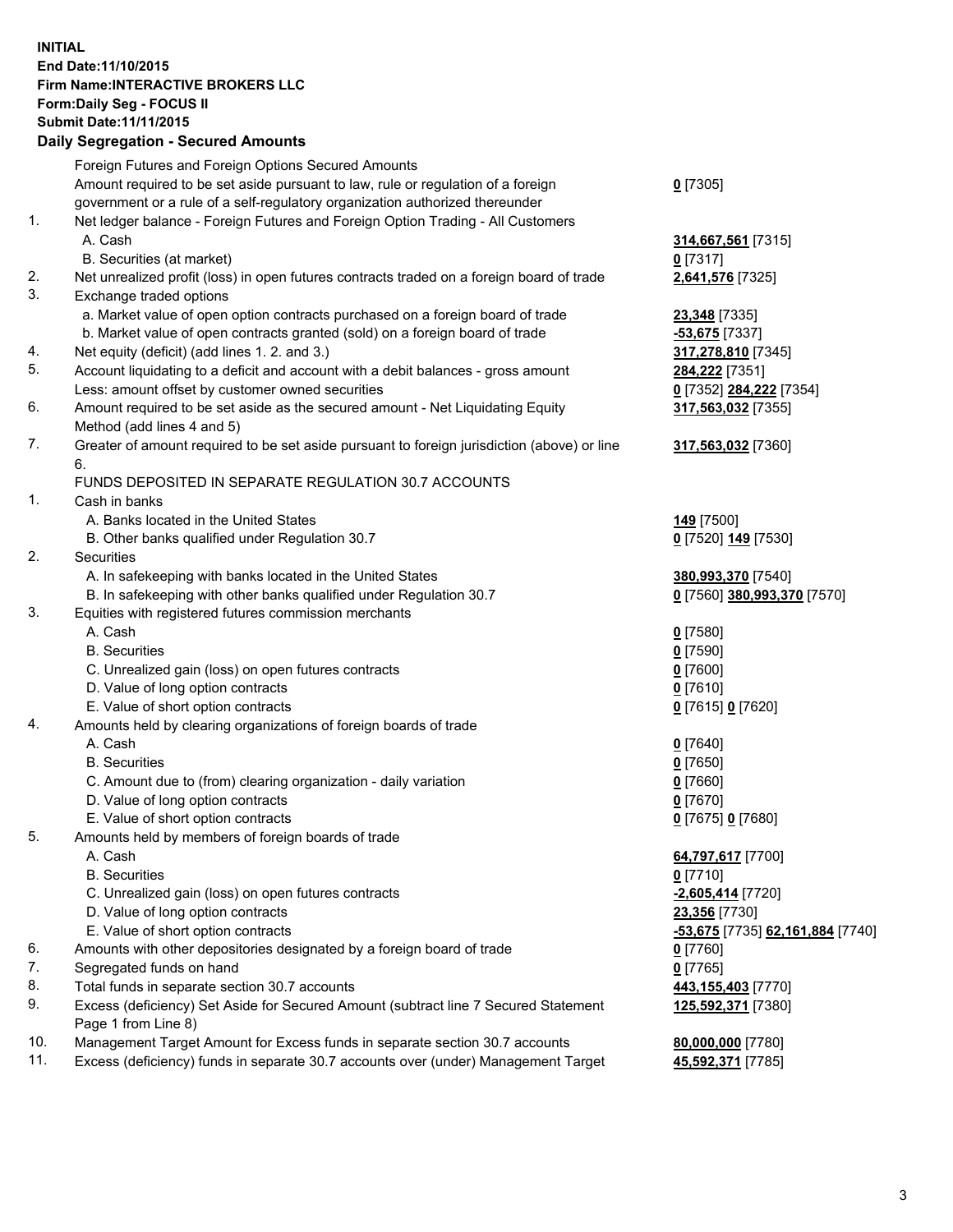**INITIAL End Date:11/10/2015 Firm Name:INTERACTIVE BROKERS LLC Form:Daily Seg - FOCUS II Submit Date:11/11/2015 Daily Segregation - Segregation Statement** SEGREGATION REQUIREMENTS(Section 4d(2) of the CEAct) 1. Net ledger balance A. Cash **2,747,892,638** [7010] B. Securities (at market) **0** [7020] 2. Net unrealized profit (loss) in open futures contracts traded on a contract market **-65,050,620** [7030] 3. Exchange traded options A. Add market value of open option contracts purchased on a contract market **88,757,860** [7032] B. Deduct market value of open option contracts granted (sold) on a contract market **-157,206,399** [7033] 4. Net equity (deficit) (add lines 1, 2 and 3) **2,614,393,479** [7040] 5. Accounts liquidating to a deficit and accounts with debit balances - gross amount **126,876** [7045] Less: amount offset by customer securities **0** [7047] **126,876** [7050] 6. Amount required to be segregated (add lines 4 and 5) **2,614,520,355** [7060] FUNDS IN SEGREGATED ACCOUNTS 7. Deposited in segregated funds bank accounts A. Cash **251,903,654** [7070] B. Securities representing investments of customers' funds (at market) **1,486,487,044** [7080] C. Securities held for particular customers or option customers in lieu of cash (at market) **0** [7090] 8. Margins on deposit with derivatives clearing organizations of contract markets A. Cash **26,837,320** [7100] B. Securities representing investments of customers' funds (at market) **1,123,505,876** [7110] C. Securities held for particular customers or option customers in lieu of cash (at market) **0** [7120] 9. Net settlement from (to) derivatives clearing organizations of contract markets **-9,318,403** [7130] 10. Exchange traded options A. Value of open long option contracts **88,745,654** [7132] B. Value of open short option contracts **-157,194,263** [7133] 11. Net equities with other FCMs A. Net liquidating equity **0** [7140] B. Securities representing investments of customers' funds (at market) **0** [7160] C. Securities held for particular customers or option customers in lieu of cash (at market) **0** [7170] 12. Segregated funds on hand **0** [7150] 13. Total amount in segregation (add lines 7 through 12) **2,810,966,882** [7180] 14. Excess (deficiency) funds in segregation (subtract line 6 from line 13) **196,446,527** [7190] 15. Management Target Amount for Excess funds in segregation **155,000,000** [7194] **41,446,527** [7198]

16. Excess (deficiency) funds in segregation over (under) Management Target Amount Excess